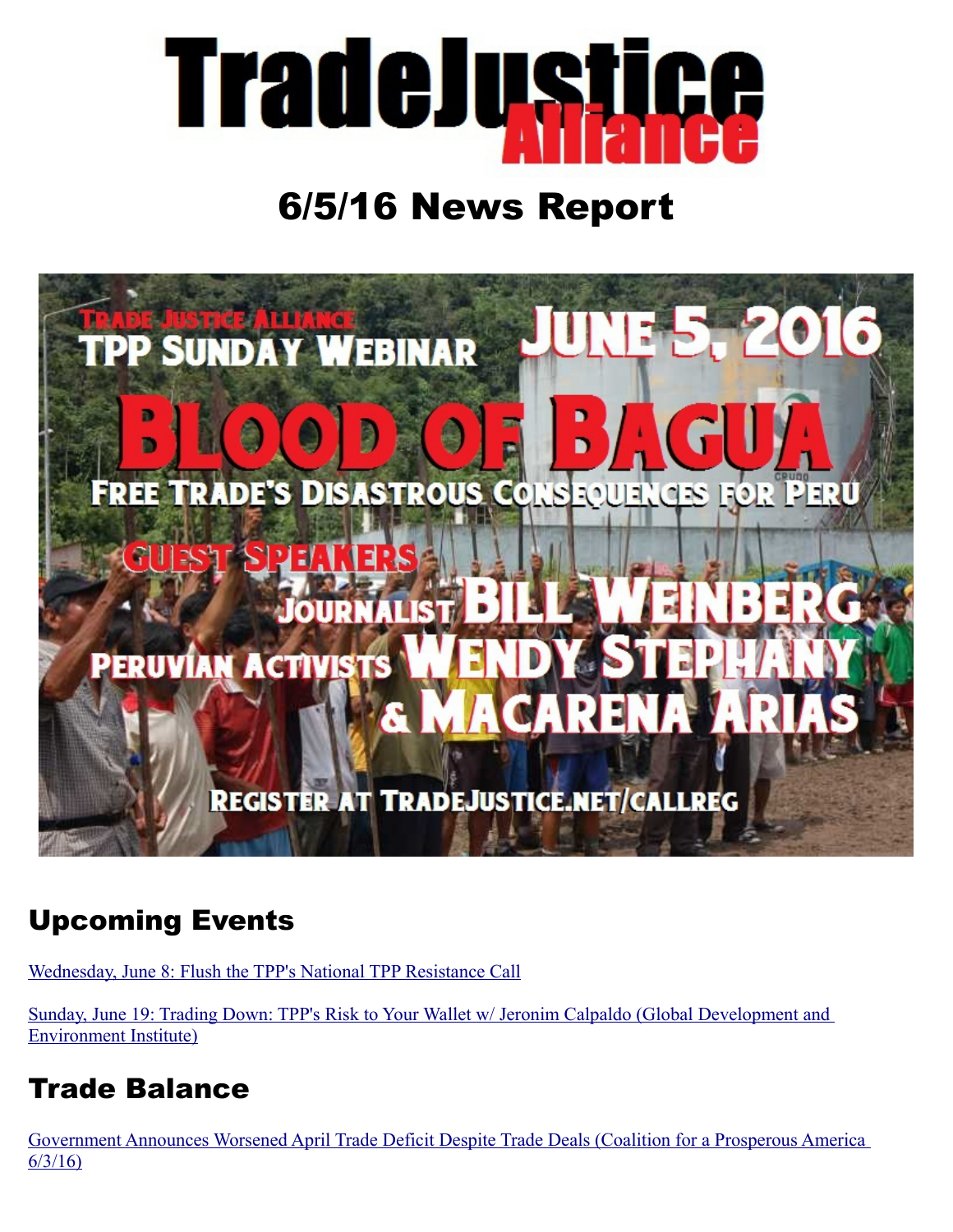#### TPP

[Approval of TPP in US Congress Seen as Difficult \(Voice of America, 5/28/16\)](http://learningenglish.voanews.com/a/approval-us-congress-tough-lift-trans-pacific-partnership-deal/3346061.html)

[City formally opposes Trans-Pacific Partnership \(The Davis Enterprise, 5/29/16\)](http://www.davisenterprise.com/local-news/city-formally-opposes-trans-pacific-%2005/26/2016/)

[Tough Sell For Ambassador: Talking Koreans Into TPP As Trump, Clinton Denounce It \(Forbes, 6/1/16\)](http://www.forbes.com/sites/donaldkirk/2016/06/01/tough-sell-for-u-s-ambassador-talking-koreans-into-tpp-for-obama-as-trump-clinton-denounce-it/#2da120465c0a)

[Emails Show How Wall Street Execs and Alums Crafted the TPP: FOIA disclosure documents chummy relationship](http://www.alternet.org/economy/emails-show-how-wall-street-execs-and-alums-crafted-tpp)  [between trade negotiator and big investment banks. \(Alternet, 6/2/16\)](http://www.alternet.org/economy/emails-show-how-wall-street-execs-and-alums-crafted-tpp)

[McCain: Speed up TPP to counter China's sea claims \(The Straits Times, 6/4/16\)](http://www.straitstimes.com/asia/se-asia/mccain-speed-up-tpp-to-counter-chinas-sea-claims)

### TISA

[The Leaks Go On: Before Another Secret Round of Negotiations on the Proposed "Trade in Services Agreement](http://www.huffingtonpost.com/deborah-james/the-leaks-go-on-before-an_b_10147030.html)   [\(TISA\)," WikiLeaks Releases Even More New Hidden Documents \(The World Post, 05/26/2016\)](http://www.huffingtonpost.com/deborah-james/the-leaks-go-on-before-an_b_10147030.html)

#### TTIP

[Merkel's TTIP policy is 'wrong:' German Vice Chancellor criticizes US-EU free trade deal \(RT, 5/29/16\)](https://www.rt.com/news/344785-ttip-germany-bad-deal/)

[EU and US trade sharp words on TTIP \(Politico, 5/30/16\)](http://www.politico.eu/article/eu-and-u-s-trade-sharp-words-on-ttip-phil-hogan-anthony-gardner/)

[Malmström: No agreement this year 'doesn't mean death of TTIP' \(Politico, 5/31/16\)](http://www.politico.eu/article/cecilia-malmstrom-no-agreement-this-year-doesnt-mean-death-of-ttip/)

 [TTIP: European Commission attempts to resurrect deal as countries go cold on plan \(Independent, 6/1/16\)](http://www.independent.co.uk/news/world/europe/ttip-european-commission-attempts-to-resurrect-deal-as-countries-go-cold-on-plan-a7058931.html)

[Corbyn pledges to kill TTIP if elected \(BoingBoing 6/3/16\)](http://boingboing.net/2016/06/03/corbyn-pledges-to-kill-ttip-if.html)

### **WTO**

[India to seek WTO panel to rule on U.S. visa fees row \(The Hindu, May 27, 2016\)](http://www.thehindu.com/business/Economy/india-to-seek-wto-panel-to-rule-on-us-visa-fees-row/article8651107.ece)

[Washington threatens to undermine the WTO \(Financial Times, 5/31/16\)](http://www.ft.com/cms/s/0/e679fd58-2730-11e6-8b18-91555f2f4fde.html)

[U.S. seeks WTO dispute panel in chicken dispute with China \(Reuters via AgWeek, 6/1/16\)](http://www.agweek.com/livestock/poultry/4045498-us-seeks-wto-dispute-panel-chicken-dispute-china)

[EU, Argentina File Appeals in Biodiesel WTO Dispute \(ICTSD Bridges, 6/2/16\)](http://www.ictsd.org/bridges-news/bridges/news/eu-argentina-file-appeals-in-biodiesel-wto-dispute)

[Set timeline for solution to food security: India to WTO \(The Economic Times, 6/3/16\)](http://economictimes.indiatimes.com/articleshow/52576148.cms?utm_source=contentofinterest&utm_medium=text&utm_campaign=cppst)

## Peru Solidarity Links

[StopPeruFTA.info](http://stopperufta.info/)

[World War 4 Report](http://ww4report.com/)